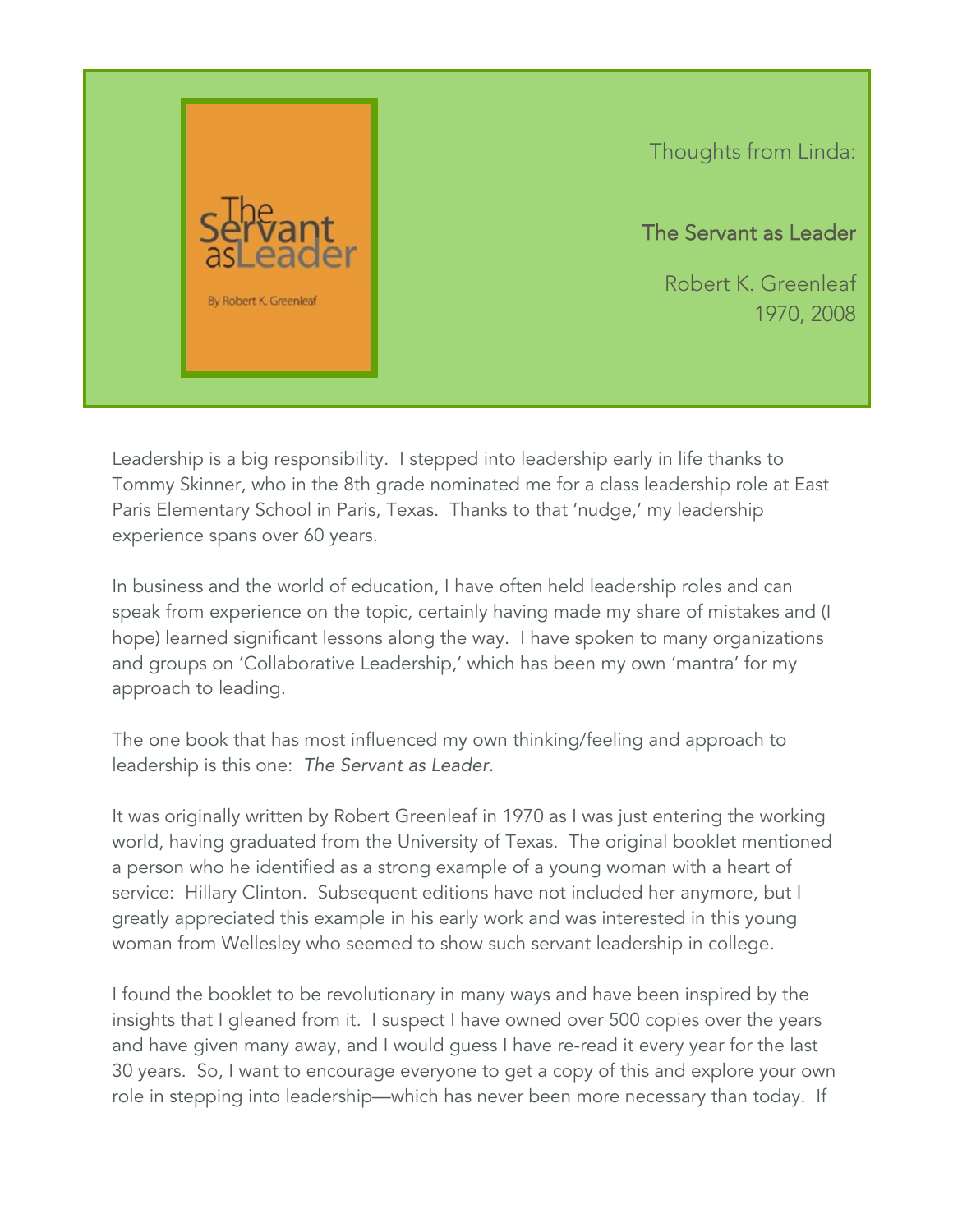you have read it before, I encourage you to re-read it in light of today's global context, and answer the call, as we are able.

While you will find many books on the topic, Robert Greenleaf was the founder of the modern Servant Leadership movement and the Greenleaf Center for Servant Leadership. His original booklet created the paradigm and foundation for exploring the relationship between 'servant' and 'leader.'

Greenleaf was born in Terre Haute, Indiana in 1904. After graduating from Carleton College, he went to work for AT&T. For the next forty years he researched management, development, and education. All along, he felt a growing suspicion that the power-centered authoritarian leadership style so prominent in U.S. institutions was not working, and in 1964 he took an early retirement to found the Greenleaf Center for Servant Leadership (first called the "Center for Applied Ethics"). He wrote about the topic and provided a series of essays, such as *The Institution as Servant, Trustees as Servants, Servant Leadership in Business, Servant Leadership in Education, and Servant Leadership in Churches.* He continued writing and speaking until his death in 1990.

In this original, profound work, he tells the story of his own inspiration, later in life, to write the first booklet, noting that it was based on insights from Herman Hess's *Journey to the East*. Greenleaf noted that he had read the book and yet, the idea itself lay dormant for some 11 years, until he began reflecting on a leadership crisis in this country and realized his own calling to action.

The key discovery of this story was that the primary character was actually originally perceived to be a servant, but at the end of the story was revealed to be a great and noble leader, and in fact, a guiding spirit. As Greenleaf said, "Leadership was bestowed upon a man who was by nature a servant…this was who he was deep down inside. His servant nature was the real man, not bestowed, not assumed, and not to be taken away. He was servant first."

He goes on to explain distinctions between those who seek leadership from a need for power first and service later, and those who approach leadership callings from the need to serve first, acknowledging that the true and honorable leaders fall into this category. The booklet was written over 50 years ago but reads as if it were conceived yesterday.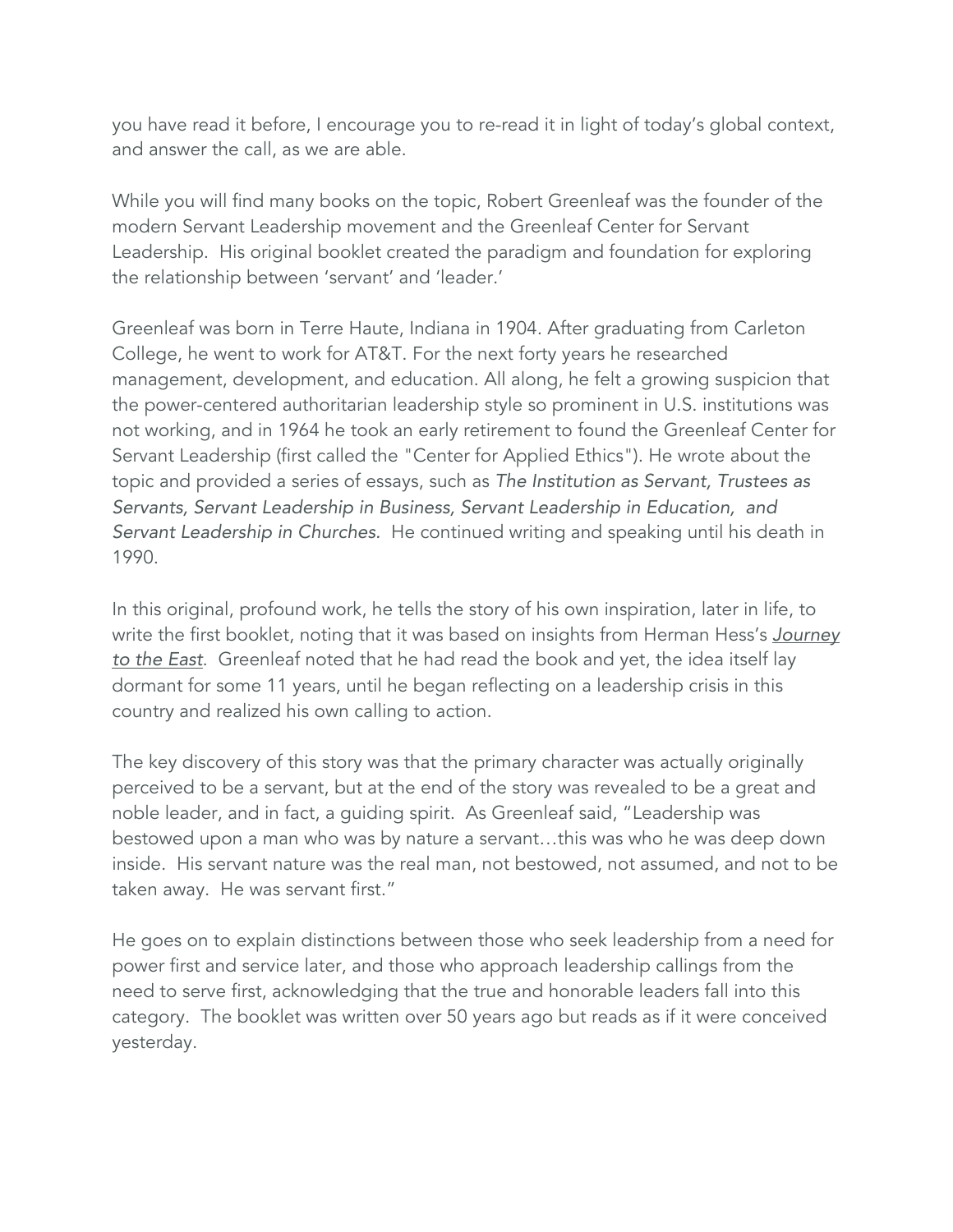He asserts that many who could lead, in fact, do not step up to leadership, for a variety of reasons. His key thesis is: "that more servants should emerge as leaders, or should follow only servant-leaders."

His key message on how to determine if indeed you are a servant leader, or have freely chosen to follow one is: *"The best test, and difficult to administer, is: do those served grow as persons; do they, while being served, become healthier, wiser, freer, more autonomous, more likely themselves to become servants? And, what is the effect on the least privileged in society; will they benefit, or at least, will they not be further deprived?"*

He lays out his case and argument for this approach to leadership and calls for leaders to step forward. He is an optimist and explains why. This is a personal journey of thought and inspiration by a most qualified and ethically-driven leader to state the vision of and the case for individuals who are indeed servants-- to step into the cauldron and lead.

He gives intriguing and illustrative examples of just these types of leaders from three previous centuries. First is John Woolman, an American Quaker, who almost single handedly eliminated the practice of slavery from the Quaker institution. He follows that with Thomas Jefferson, of course noting his contributions as author of the Declaration of Independence. But he notes as importantly, Jefferson's work with the creation of new statues for the new nation as reflected in his work in the Virginia legislature, where he wrote over 150 statutes, getting 50 of them passed into law, including the statue that established the separation of church and state. Finally, he gives the example of Nikolai Grundtvig, the Father of the Danish Folk High Schools. In this obscure and most inspiring example, he finds many elements of the servant leader.

The re-worked booklet has 48 pages and is a rich and stunning read. Each time I reread his work, I am amazed by his insight and his spirit.

Just this week, as I was exploring the Time Magazine *"World's Most Influential People"* 2021 edition, I thought of Robert Greenleaf and how optimistic he would have been had he been here to read it.

Edward Felsenthal, the Editor in Chief & CEO of Time, quoted Ursula Burns, the former Xerox CEO noting her willingness to fight for justice, as she said she was "hoping to stand on the shoulders of giants and help create a better world for future generations."